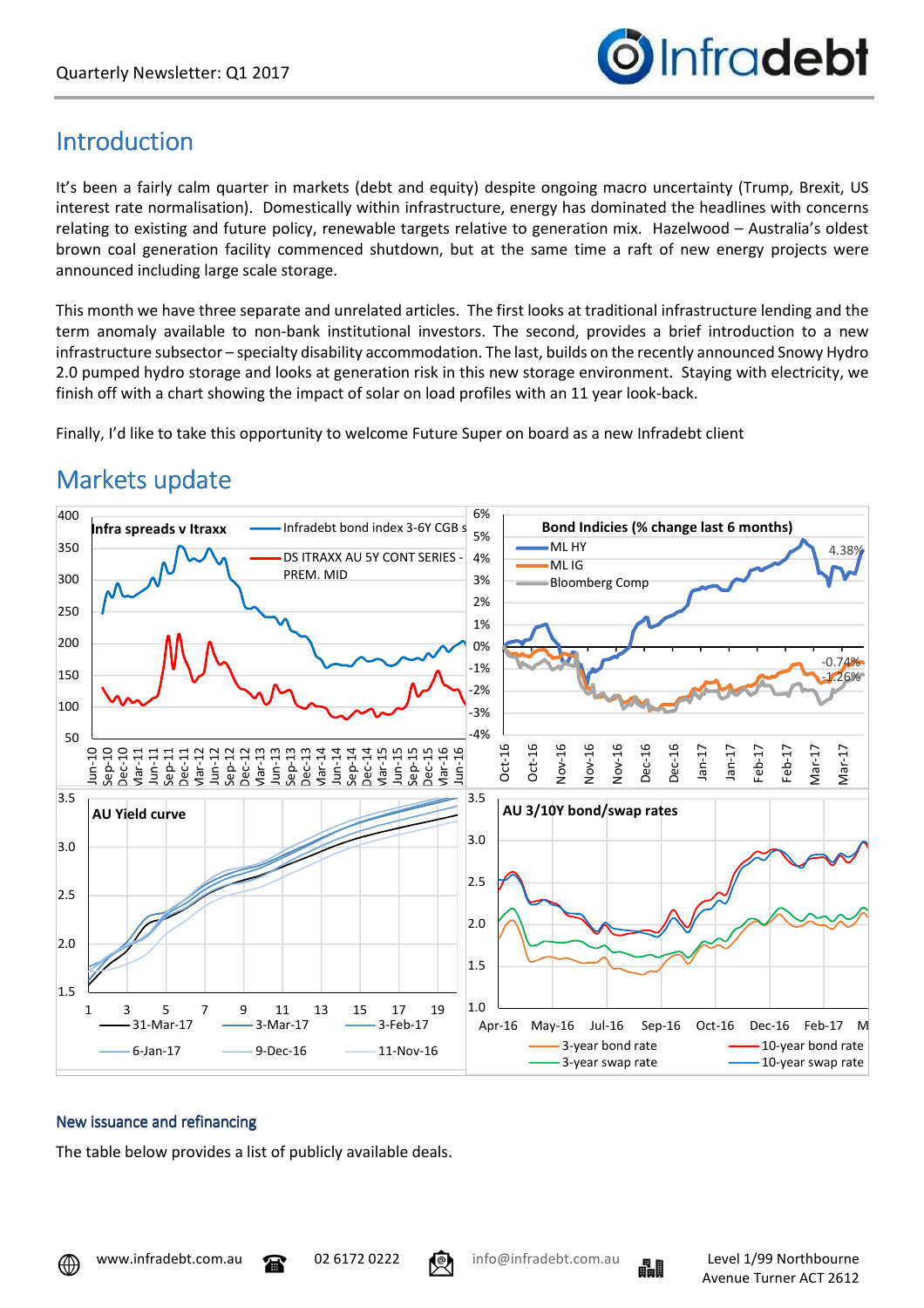

| Date     | Borrower                | Instrument  | Size (m) | Term<br>(Yrs)  | Curr.      | Pricing           |
|----------|-------------------------|-------------|----------|----------------|------------|-------------------|
| $Jan-17$ | Clare Solar Farm        | Loan        | 185      | $\overline{4}$ | <b>AUD</b> | BBSY+175          |
| $Jan-17$ | <b>PARF Silverton</b>   | Loan        | 270      | $\overline{3}$ | <b>AUD</b> | <b>BBSY+180</b>   |
| $Jan-17$ | Duet Group              | Loan        | 1,000    | $\mathbf{1}$   | <b>AUD</b> | <b>BBSY+30</b>    |
| Feb-17   | <b>AusNet Services</b>  | Bond        | 425      | 10.5           | <b>AUD</b> | Swap $+165$       |
| Feb-17   | Hallet 5                | Loan        | 138      | $\overline{7}$ | <b>AUD</b> |                   |
| Feb-17   | Hornsdale Wind<br>Farm  | Loan        | 180      |                | <b>AUD</b> |                   |
| $Mar-17$ | <b>APA Group</b>        | Bond        | 850      | 10             | <b>USD</b> | $UST + 180$       |
| $Mar-17$ | <b>WSO Finance</b>      | <b>Bond</b> | 535      | 10/10.5        | <b>AUD</b> | Swap + 172/177    |
| $Mar-17$ | <b>Brisbane Airport</b> | <b>USPP</b> | 300      | 10/12/15       | <b>USD</b> | UST + 130/140/150 |
| Mar-17   | <b>Brisbane Airport</b> | <b>USPP</b> | 50       | 20             | <b>USD</b> | $UST + 195$       |
| $Mar-17$ | Manildra Finco          | Loan        | 75       | 5              | <b>AUD</b> |                   |

Infradebt maintains a database of all infrastructure lending that we are aware of (sourced from multiple locations). Since October 2013 we have recorded 150 transactions at a value of \$113 billion. The composition of lending to the sector has been as follows:



#### Equity and other news

- DUET Group has received a takeover offer from Cheung Kong Infrastructure negotiations are still ongoing.
- Financial close was reached on the sale of AGL's Silverton wind farm project to the Powering Australian Renewables Fund. AGL expects to recognise approximately nil profit on the transaction
- Three groups have been shorty-listed for the \$1.4b Melbourne roads PPP.
- APA Group has contracted with a subsidiary of Santos to commence the development of a new 450km pipeline, at a total construction cost of ~\$500m. The construction is still subject to final approval from regulators.





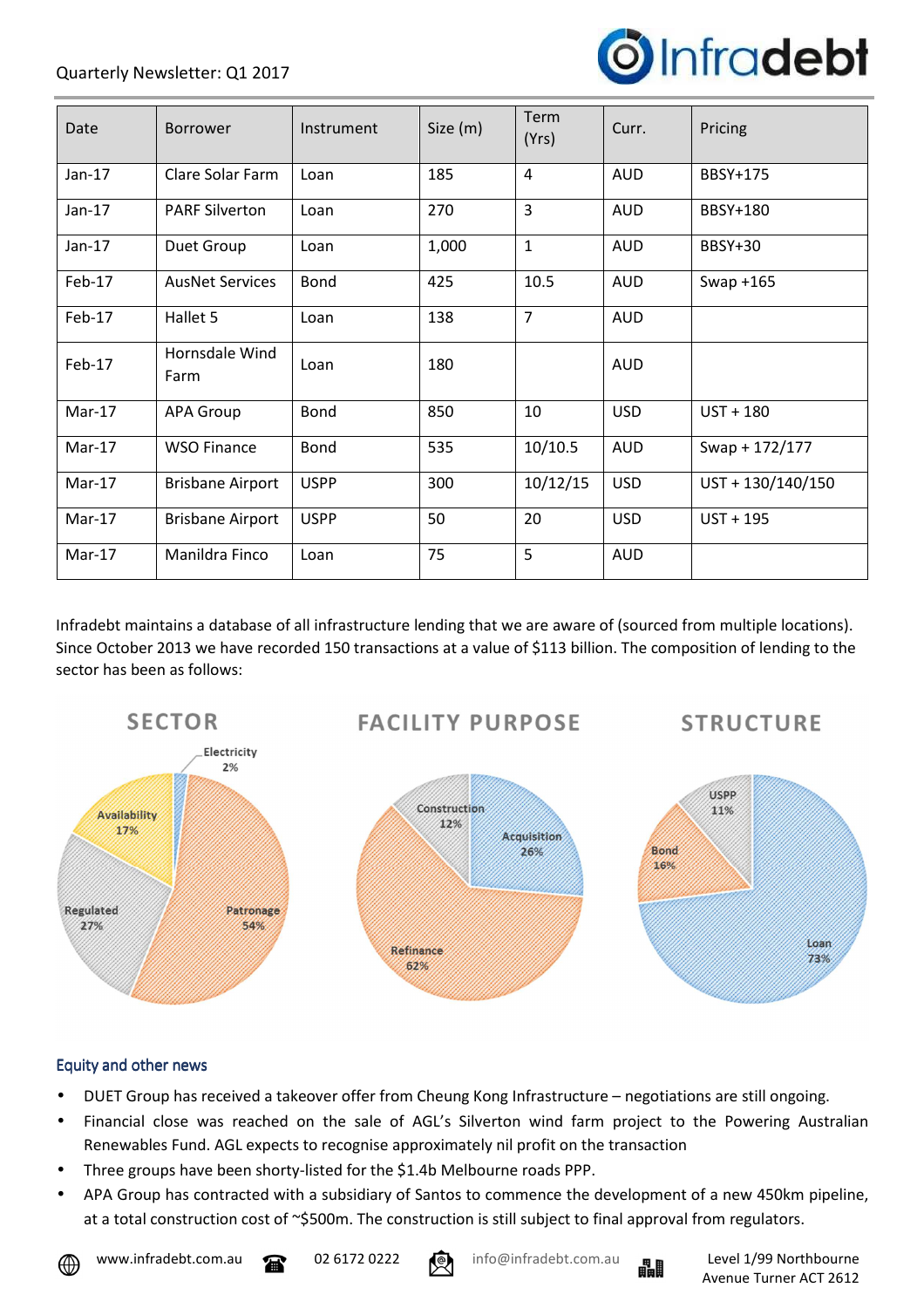

- The South Australian Government, in a bid to shore-up energy supply, has launched two separate projects the first being a new gas-fired plant, the second being a 100MW/100MWh battery. Both units are to be brought online for demand response purposes. It is expected the battery (one of the world's largest) is expected to be operational by next summer. At this stage it is not known when the gas-peaking plant will be operational.
- APA Group has announced that it has entered into a 12-year offtake agreement with Alinta Sales that will underpin the construction of the 130MW Badgingarra Wind Farm. Alinta Sales will purchase all of the energy and large scale renewable generation certificates produced by the wind farm.
- Engie, owner of Pelican Point CCGT plant, has contracted with Origin Group for three years. This brings the previously dormant plant back into production and will fund capital costs to bring the new back to full capacity.
- Staying with South Australian energy, as part of the Company Tax-cuts deal pushed through last week, the NXT party negotiated for a concessional finance package for solar thermal and storage plant for South Australia
- Prime Minister Malcolm Turnbull announced during the quarter that a feasibility study would be undertaken Snowy Hydro 2.0 – a 2,000 MW pumped hydro facility.

## Term anomaly

We've touched on this topic in the past – the extra compensation for providing medium to long dated finance in Australian dollars to Australian borrowers.

Excluding sovereign and semi-governments, Australia's debt market is approximately \$2.8 trillion – but as can be seen from Chart 1– this market is dominated by bank lending.

Bank regulation encourages banks to match loans with the tenor of wholesale funding. Loans that are longer than the underlying funding are penalised with higher capital requirements. This encourages loans to be 3-5 years. Banks can lend longer – for example, for PPPs with long construction phases – but generally don't.

Compared to the bank loan market – the Australian bond market is tiny – particularly for infrastructure borrowers (\$10 billion vs \$200+). The bond market is only practical for issuers with a rating and able to issue in large individual maturities. This limits the bond market, as a practical source of funding for all but the larger Australian infrastructure projects



(think Sydney Airport and Transurban). Even then, the limited liquidity of the Australian market – and consequent higher margins – limits the appeal of the local market.

Whilst infrastructure projects have high operating margins (~70%+), many have relatively fixed cashflows. The GFC highlights that a 30 year project with 3-5 year debt can be very severely impacted by a credit shock, thus depending on their leverage, projects seek to reduce refinancing risk through diversifying their debt stack by maturity and market (economic infrastructure) or seeking finance that matches the length of cashflows (availability projects). APA provides a good example:





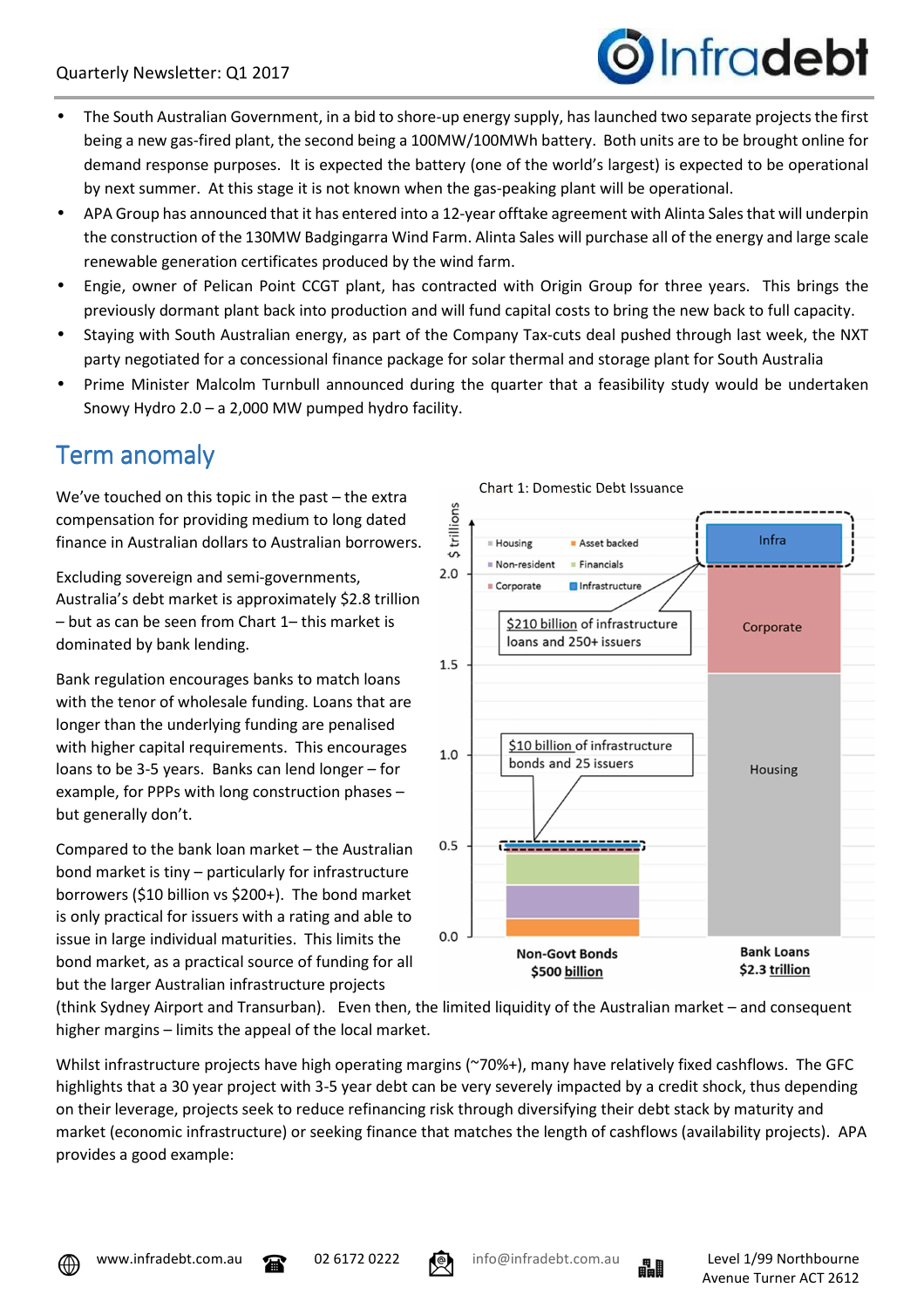



So, aside from the domestic bond market (which caps out at 7-10 years), where can borrowers go to get this longer tenor? Simplistically, there are two markets: offshore public markets (e.g. US 144A) or the US Private Placement market. Offshore public market bond issues typically have a minimum issue size of \$250-500 million. This means they are really only for the very largest Australian infrastructure issuers (e.g. APA, Transurban or Sydney Airport).

The vast majority of infrastructure projects (EV < \$2 billion) can't access these markets efficiently. The USPP market is relatively efficient, whilst the last 12 months seems somewhat slower than previous years, there continues to be a steady stream of Australian projects seeking multi-tranche loans (typically 10-15 years, with a few 20 year loans). The majority of USPP lending is in USD, with occasional small AUD denominated tranches. For example, Brisbane airport recently issued USD 300m in 10,12,15 year tranches and a AUD 50m 20 year tranche.

As you would expect longer dated lending receives a term premium, but in addition, borrowers in offshore currencies require hedging. Swap lines are disproportionately provided by Australian banks, resulting in some crowding effects (domestic lending and ability to access long-dated swaps). They also incur costs. Typically swap costs are 40-60 bps pa – this includes the credit/execution margin and the cross-currency basis.

Thus for investors, in addition to obtaining additional margin for term, lending in AUD also receives an additional boost through avoided swap costs.

To illustrate we have selected one domestic economic infrastructure project who issued debt in 2016. Chart 2 shows the spread curve over the term provided across all tranches (3 – 12 years – 5 tranches in total).

You can see a significant step up in margin for providing tenor. This margin reflects the full cost to the borrower (ie margin plus swap costs) – all issuance took place on the same day and was a combination of bank debt and USPP issuance swapped back to AUD.

We've used a single project to highlight the term premium, we've also chosen a period when spreads are relatively tight (as evidenced by the 3 year margin). The project, whilst not rated, would meet the characteristics of investment grade, and importantly, relative to its sector peers and the broader infrastructure sector, it has low leverage.





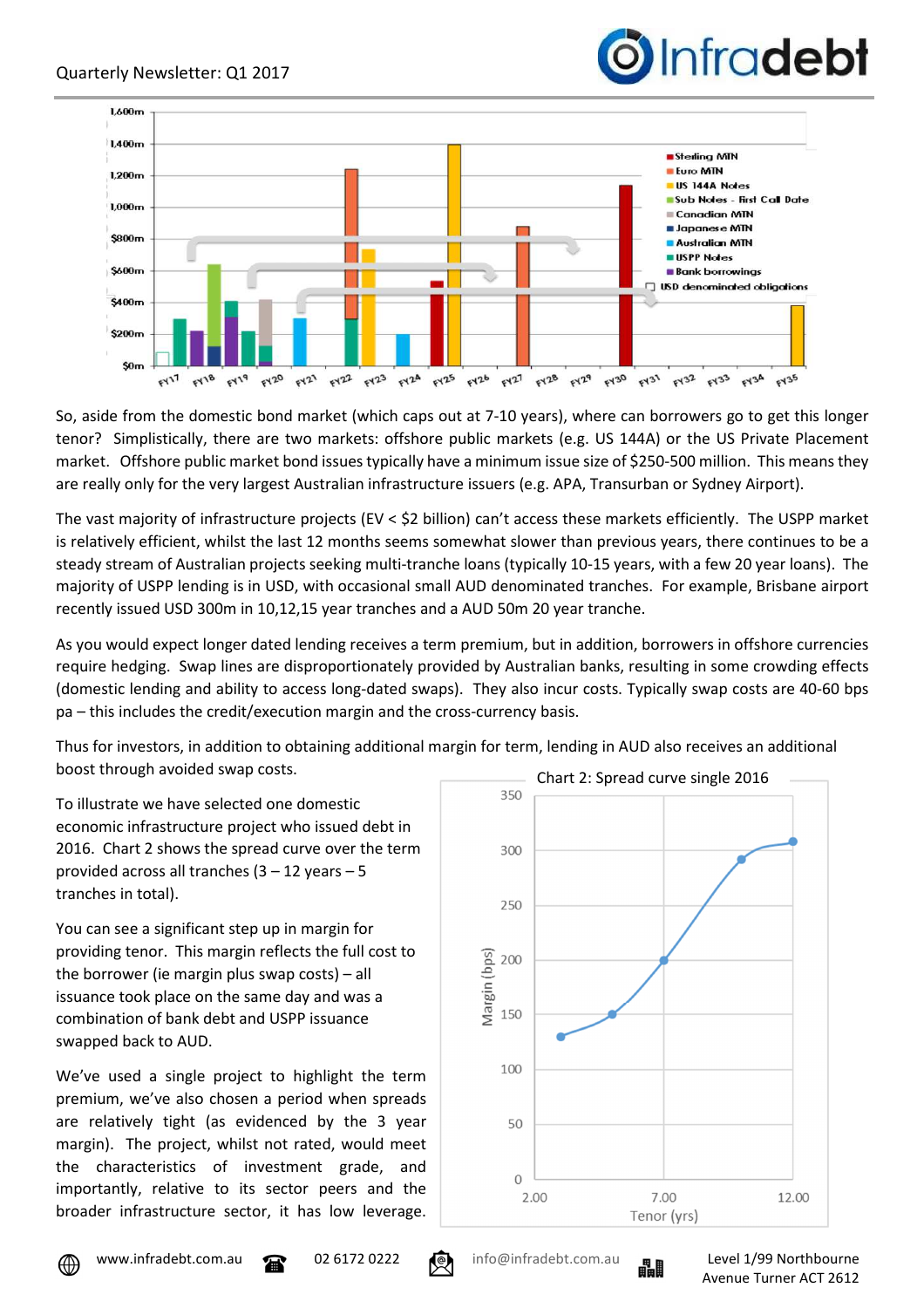

Each tranche takes the same exposure to the project, and ranks equally. The key differences are liquidity (earlier maturity) and repricing (short term lenders effectively get to reprice their margin).

Banks are arbitrage lenders. That is they are focused on maximising the return from the difference between the rate they lend and the rate they borrow. Short-term lending lowers the risk of this arbitrage as they are able to match the term of the loan with their underlying funding.

Super funds are fundamentally different investors. Their objective is to maximise the long-term returns of members capital within risk/liquidity constraints. Super funds don't have the option of returning members funds if spreads have decreased. This means shorter dated lending – while more liquidity – inherently involves significant reinvestment risk.

Importantly, at today's swap rate, the longer dated pieces deliver an all in return 5.5% -6.0% or a real post tax return of 2.5-3%. Given where most fund's overall return targets are set – this is a pretty attractive long-term return. This highlights the opportunity for super funds who can accept lower liquidity and are to lend to quality Australian infrastructure projects.

### A new sub-sector: Specialist Disability Accommodation

While the core of most infrastructure portfolios has remained reasonably constant over time, dominated by PPPs, utilities and transport infrastructure assets such as ports, toll roads and airports there are a range of non-core infrastructure opportunities that arise from time to time. These range from mobile phone towers, tank storage facilities, hospital carparks, registry businesses and rail rolling stock leasing. A new sector to emerge in Australia is specialty disability accommodation (SDA).

SDA is specialist residential accommodation for disabled people. A core element of the National Disability Insurance

Scheme (NDIS) is a move to provide disabled people with more choices over their accommodation. In particular, more residential style accommodation with less focus on large institutional facilities. SDA will be distributed through residential neighbourhoods and provide greater opportunities for disabled people to have broader social and economic engagement within the community.

There is a chronic shortage of SDA. For example, the Productivity Commission estimates there is a national requirement for 28,000 high care places against a stock of 16,000 places. This shortfall sees over 6,000 young people living in aged care homes (as this may be the only place they can access the high levels of support they need) and a further 5,800 in inappropriate care arrangements. Many disabled people are dependent on their aging parents for care – creating a further need for SDA once their parents are no longer able to provide full time support.

Part of the NDIS is to respond to this requirement for SDA and to harness institutional capital for the funding of SDA (historically SDA has been provided by the States and the not for profit sector). To facilitate this the NDIS provides for a system to subsidise the provision of SDA. Interestingly for infrastructure investors, the subsidy framework has drawn on the regulation of utilities, with







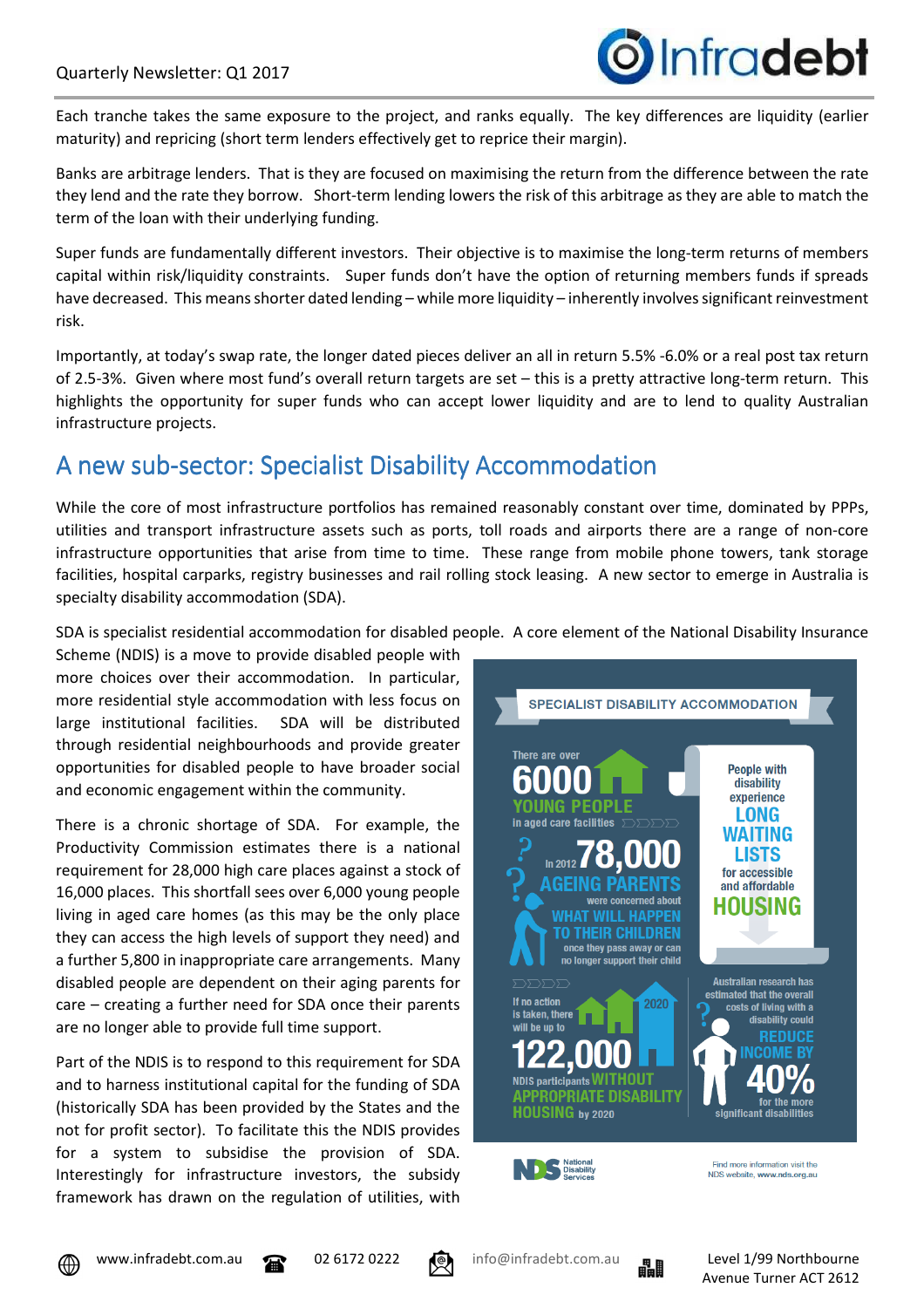

subsidies calculated based on a weighted average cost of capital (WACC) applied to the estimated capital cost (both land and building).

This is a significant departure from other social housing approaches, as subsidies are not linked to market rents of residential properties. This is important because the residential rental market is dominated by individual investors, with very different return expectations (and motivations) than institutional investors.

This is a new space with few transactions to date but one to watch as it is likely to grow substantially over the decades ahead given the substantial supply shortfall facing the sector.

#### A new word for electricity generators – overspill.

Here's a word that hasn't been part of the of the electricity generation lexicon – Overspill

In the history of Australian electricity generation the dominant forms of generation have had significant fuel costs. As a result, generation has always been equal to demand. That is, if demand has fallen, some generators have been shut down (or wound back) to save fuel costs.

In the future, where generation sources will be increasingly dominated by technologies with no marginal cost – for example, wind and solar – this won't necessarily be the case. In fact, it would be quite realistic to imagine situations where high periods of solar or wind generation result in greater production than is able to be used or stored.

For example, ANU researchers Andrew Blakers, Matt Stocks and Bin Lu modelled scenarios of a 100% renewable NEM, where power was supplied by solar and wind, and the matching of the variability (and vagaries) of supply to demand was undertaken by high voltage DC transmission as well as pumped hydro storage. This analysis is interesting in that it shows that a 100% renewable grid is possible with today's technologies, that the amount of storage is not impractically large (less than a day of NEM demand would be required) and that the costs are quite manageable (\$93/MWH in 2016 prices – which is quite competitive with today's baseload futures prices).

An interesting aspect of this modelling is that the scenarios involved 7-24% annual spillage. That is, a significant proportion of electricity produced was wasted.

This is a quite rational outcome. The lowest cost way of ensuring there is sufficient electricity production to meet demand is to:





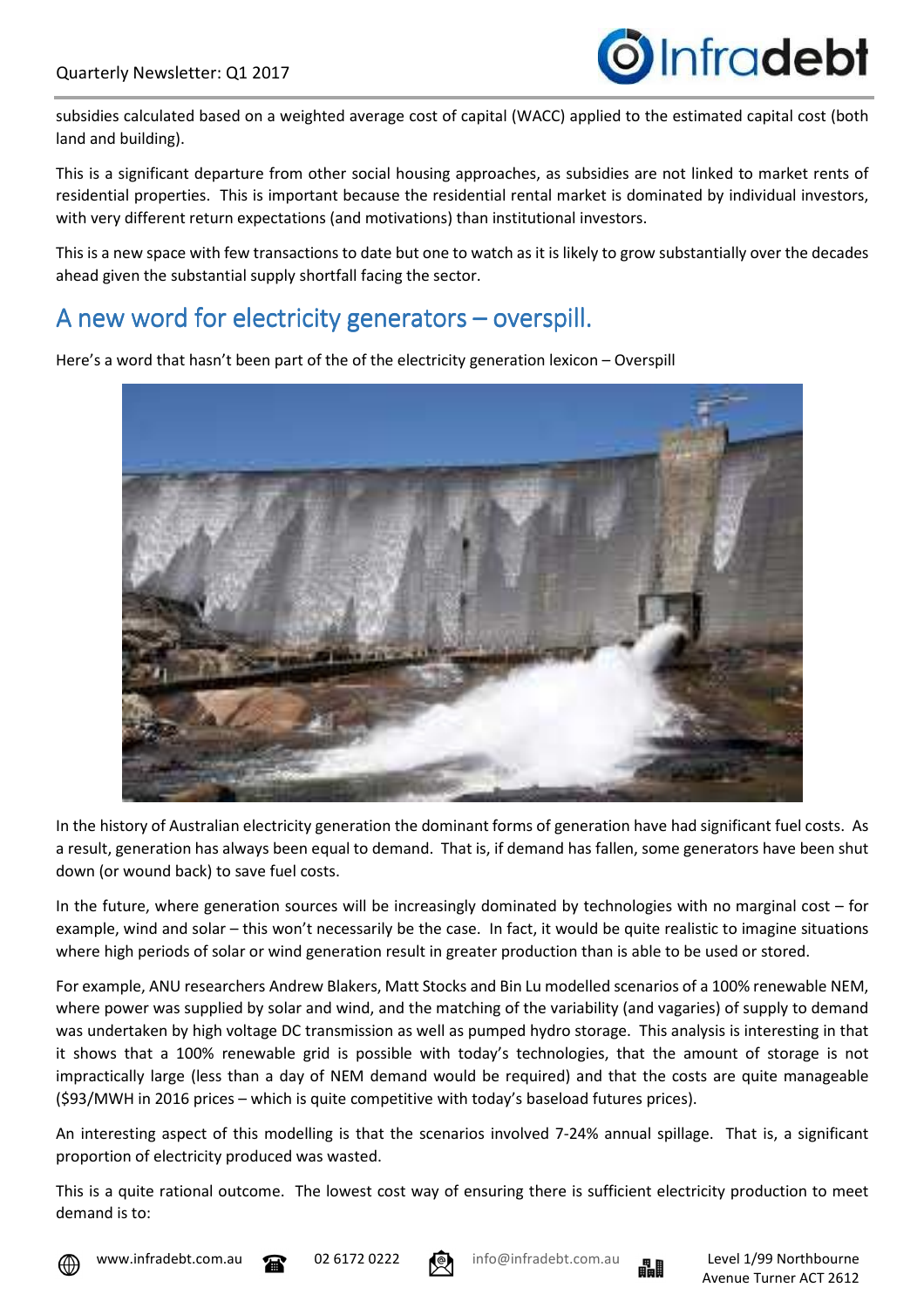

- pursue a diversified basket of solar and wind generation (with this diversified by location to take advantage of the differences in weather across states); as well as
- energy storage/transmission (so that energy can be shifted through time and space to meet mismatches between supply and demand).

The optimal mix aims to ensure there is sufficient supply to meet demand  $-$  it is not to ensure that there is no unstored surplus power. When the marginal cost is zero – it doesn't necessarily matter that some power is wasted. Costs are driven by capacity – not output.

What does this mean for investors in renewable generation? It means that forecasts of revenues should contemplate the possibility that a significant portion (maybe 10-20%) of output might attract very low (or zero) prices. There is already some evidence of this in South Australia – where prices quite frequently go negative during periods of strong wind and low demand.<sup>12</sup>. Over the next few decades it is likely to happen more broadly.

What does this mean for investors in renewable generation? It means that forecasts of revenues should contemplate the possibility that a significant portion (maybe 10-20%) of output might attract very low (or zero) prices. There is already some evidence of this in South Australia – where prices quite frequently go negative during periods of strong wind and low demand<sup>12</sup>. Over the next few decades it is likely to happen more broadly.

------------------------------------

2. And don't get me started on the ACT government's contract for difference structure

### **Contact Us**

We're always happy to chat (and learn new things!) if you want to know more, contribute more on a particular topic, or wish to discuss any of the above topics in greater detail feel free to drop us a line. Also, please don't hesitate to send us ideas for future articles.

l





<sup>1.</sup> One of the anomalies of the RET is that renewable producers are still incentivised to generate even when pool prices are negative as long as they aren't more negative than the value of the LGC.

 $1$  One of the anomalies of the RET is that renewable producers are still incentivised to generate even when pool prices are negative as long as they aren't more negative than the value of the LGC.

 $2$  And don't get me started on the ACT government's contract for difference structure.